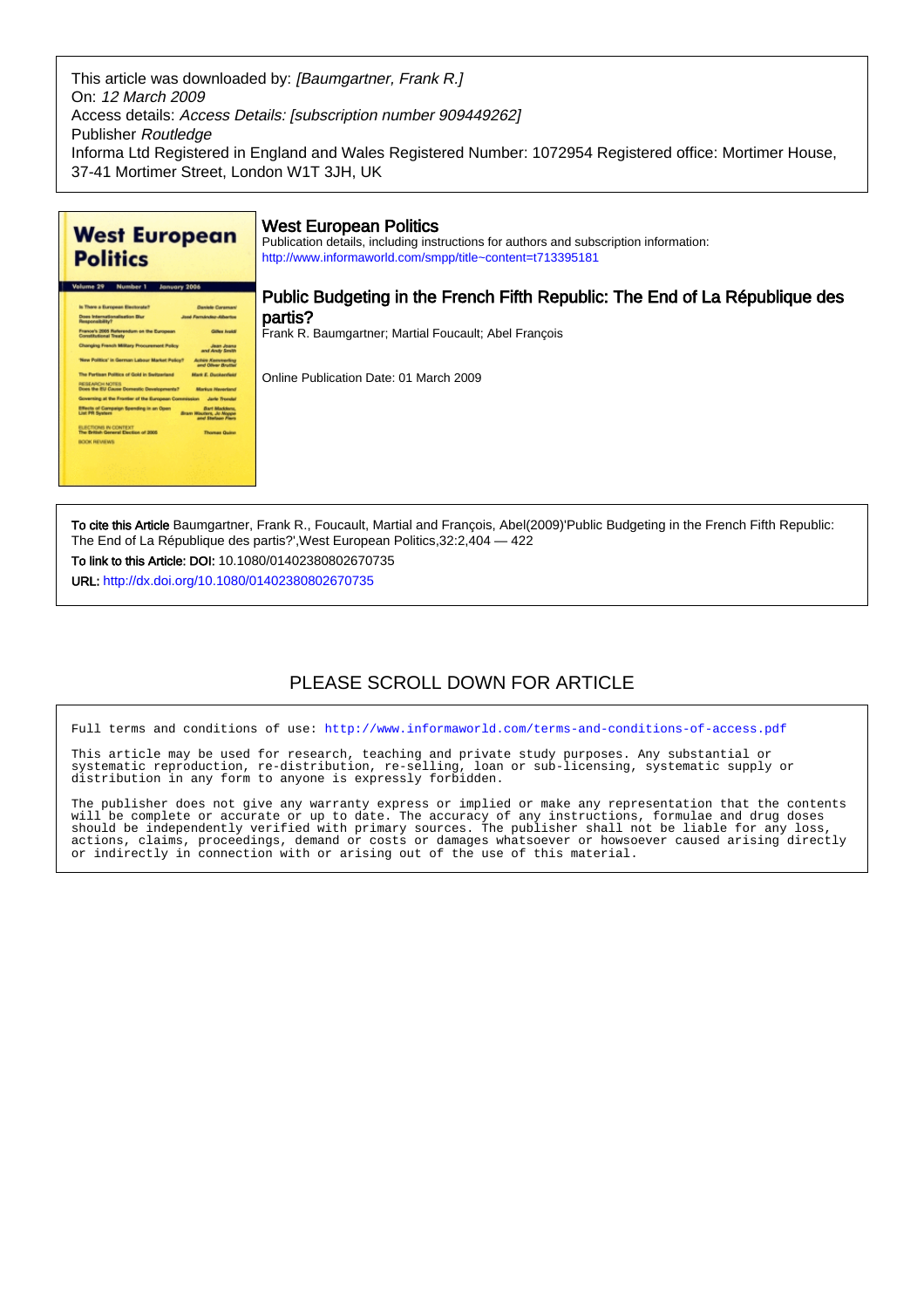# Public Budgeting in the French Fifth Republic: The End of La République des partis?

# FRANK R. BAUMGARTNER, MARTIAL FOUCAULT and ABEL FRANÇOIS

This article reviews trends in state spending across the Fifth Republic. Considering the partisan divisions in French political life and the importance accorded to elections and partisan control of government, one might expect substantial differences in spending patterns by governments of the Left and the Right. Instead, we find only a small number of statistically significant differences and when we do find them, governments of the Right are the higher spenders. The reasons for this are the different historical periods during which the Left and Right have been in power. As the Right dominated French politics for the first half of the Fifth Republic, it oversaw a period of the most dramatic growth in the state, across virtually all sectors. Growth in state spending declined steadily over the decades but particularly after the oil crisis and other events in the 1970s. Since 1981, when governments (if not presidential control) have alternated on a relatively regular basis, austerity and limited growth in spending have been the rule, no matter which governments have been in power. The article demonstrates these facts with a comprehensive overview of public spending across 11 categories. The results are presented graphically, with statistical t-tests, and finally with regressions controlling for growth in the economy. In all cases, no linkage between left-wing control of government and higher spending is found.

Elections matter in a parliamentary democracy and every element of politics leads one to expect systematic differences in the spending patterns and policy priorities of governments sharing different political ideologies (Cusack 1999). The French Fifth Republic was of course dominated by the political right wing during its first 25 years, as various parties of the Right controlled the presidency until 1981 and always controlled a majority in the National Assembly and Senate as well. The arrival in power of

Correspondence Address: frankb@psu.edu; martial.foucault@umontreal.ca; abel.francois@enst.fr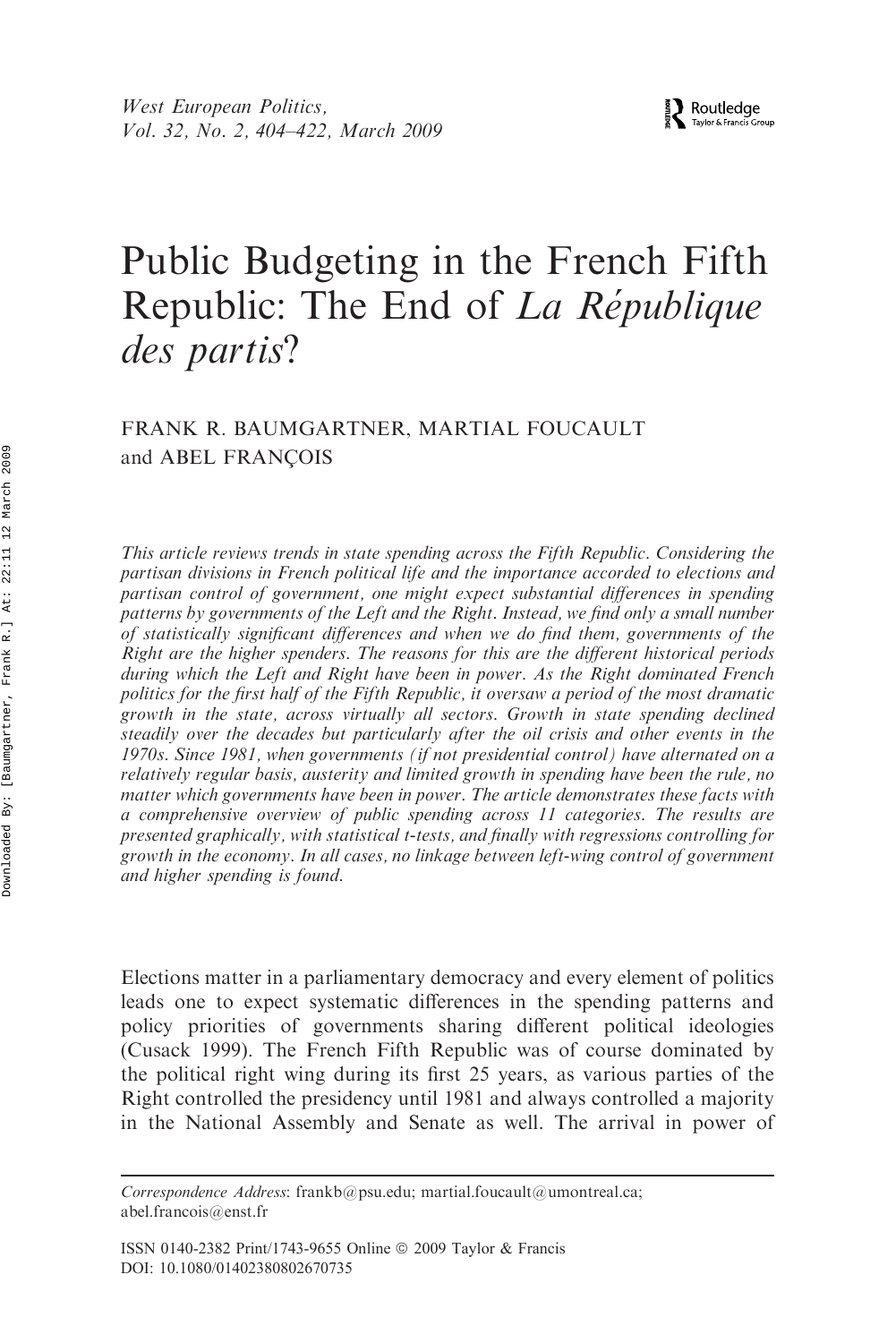Francois Mitterrand in the May 1981 presidential election heralded a watershed moment, a shift in priorities, and indeed the new president did enact a number of important reforms: increases in the minimum wage, an end to capital punishment, an overtaking of defence by education as the single largest state expenditure. Since 1981 there have been regular electoral reversals in parliamentary majorities with Left and Right controlling the government at various times, though the 14-year presidency of François Mitterrand (1981–95) remains the only period of left-wing control of the Elysée Palace.

Following the 'policy-seekers' hypothesis (Cameron 1978; Blais et al. 1993, 1996), we can expect that left-wing governments spend more than right-wing ones due to their more interventionist ideology. But existing empirical evidence for this hypothesis is quite mixed: partisan impact is highly sensitive to such factors as the sample used (level of government, countries analysed, and time periods chosen) and on the type of spending analysed. For instance, in one meta-analysis, the authors find that only 14 of 43 studies demonstrate an effect of government partisanship on overall spending patterns (Imbeau et al. 2001). But the authors also note that welfare spending seems to be more affected by partisanship than defence expenditures or public deficit and debt. In another analysis, Cusack (1997) demonstrated that, contrary to conventional wisdom, partisan political influences for a sample of 16 OECD countries have not been eliminated despite the globalisation of the international economy. Finally, articles based on recent data (after the mid-1970s) highlight partisan influences more frequently than articles based on data collected during earlier period (Franzese 2002). In sum, while there are obvious and seemingly logical expectations why party control of government should affect spending in clear and predictable ways, empirically this relationship still needs to be demonstrated. In France, only Alexandre Siné (2006) has looked at the question, and his analysis covered a relatively short time period (the 1980s and 1990s).

Two competing hypotheses suggest that partisan effects on spending priorities may be less than a first glance may suggest. Most important is perhaps the economic growth hypothesis. That is, the overall economic situation sets the parameters for government action, and no government regardless of ideology can ignore these limitations and opportunities. Most significantly for the period of the Fifth Republic, the robust economic growth and the huge needs in infrastructure investment that characterised France in the early decades (up until the mid-1970s) contrast starkly with the lower economic growth, greater unemployment, and relative austerity that has characterised the situation since the oil embargo and the end of the Trente glorieuses.

A third hypothesis is that structural factors beyond only the growth rate in gross domestic product (GDP) limit the options for various governments. Large-scale structural factors such as demographic trends, the economic requirements of entitlement programmes, events such as the Algerian War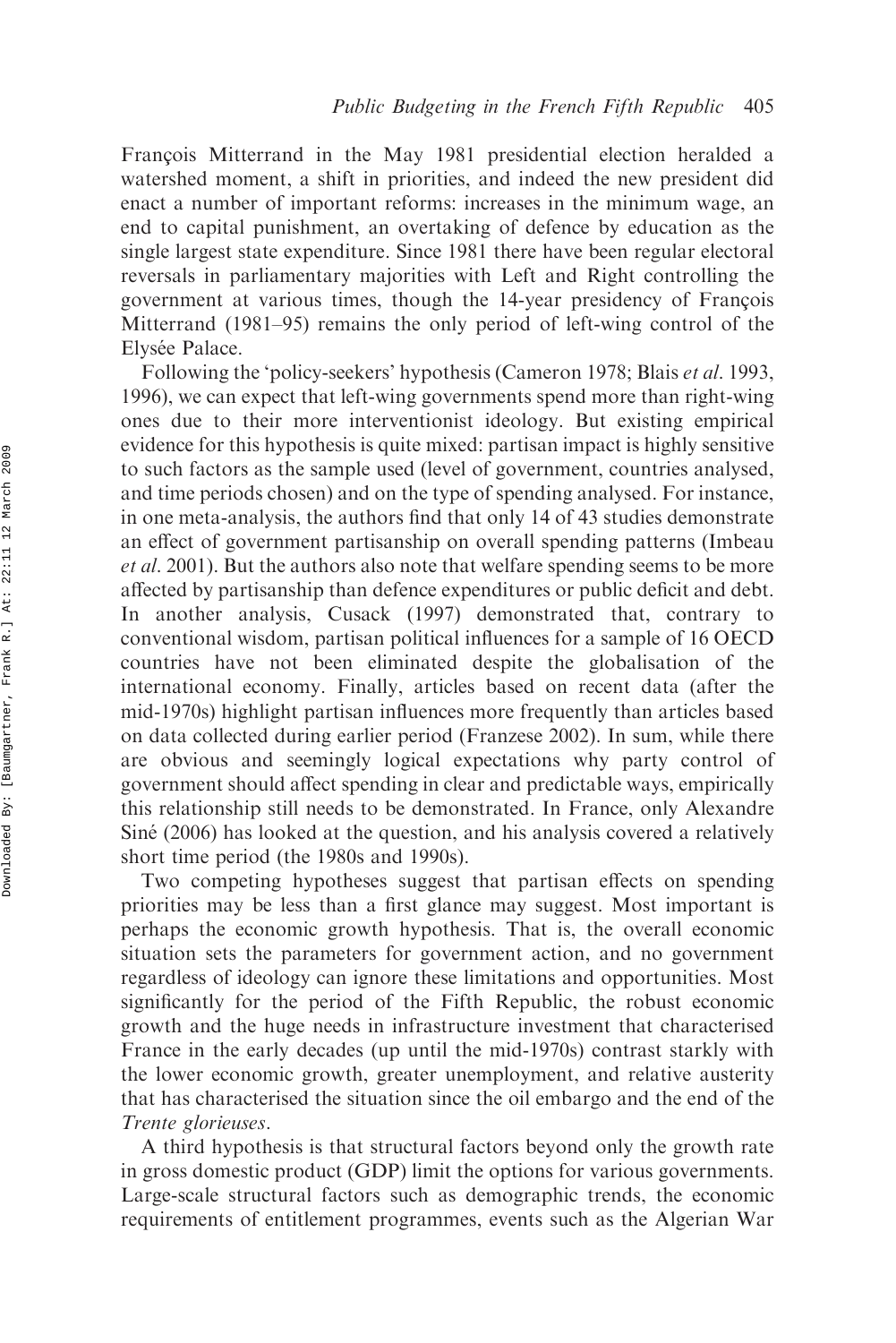(with its effects on military spending, veterans, and, later, housing), immigration, and infrastructure investments may affect state spending. The events that lead to shifting priorities may not be solely related to the economic growth rate, and they may not be clearly related to the partisan ideology of government either. Such a hypothesis suggests that we would expect little correlation between partisanship and spending, even controlling for GDP growth.

Our paper is designed as follows. We first present data on state spending from 1958 to 2002 for 11 categories of the French state budget. We do so first in a simple graphical format, showing trends in inflation-adjusted spending over the full period of the Fifth Republic. Next we look at a series of statistical tests to determine if the differences we do observe between Left and Right control could be explained by the normal random fluctuations affecting each series over time, or if they are statistically significant. These tests allow us to check for effects of control of the presidency, the government, and to account for periods of cohabitation. Finally, we conduct similar tests while controlling for the GDP growth rate by including this variable in a regression where the dependent variable is change in state spending levels; this allows us to see if shifts in partisan control have a systematic effect on spending, while controlling for the shifting economic situation of the time. No matter how we look at the data, we show either no effect of partisanship or that the Right spends more than the Left. We explore the reasons for these provocative findings in the conclusion.

#### Patterns in State Spending during the Fifth Republic

French state spending increased from  $E123$  billion or 34 per cent of gross domestic product in 1959 to  $\epsilon$ 922 billion, or 58 per cent of GDP in 2006 (see Baumgartner et al. 2009).<sup>1</sup> The huge growth in French state spending was made possible mainly by the huge increase in economic activity, not by devoting an increasing share of the economy to taxes (Baslé 2004). Similar trends occurred, of course, in all OECD countries (Tanzi and Schuknecht 2000). Net tax receipts in France have consistently been about 10 points higher in France than the OECD average – these figures increased from 25.6 per cent in 1965 to 35.9 per cent in 2004, the most recent year available (Collectif 2005; and see OECD 2006).

Over the past 50 years, the priorities and challenges facing French political leaders have changed, and their collective reactions are reflected not only in the overall size of the state, but also in the relative allocation of public funds to various issues. Figure 1 shows that there have been dramatic shifts in the percentage of spending allocated across nine categories of spending.

The Fifth Republic began with enormous military spending associated with the Algerian War: fully 45 per cent of total state spending was for defence alone. Education, the second largest category of spending, had just a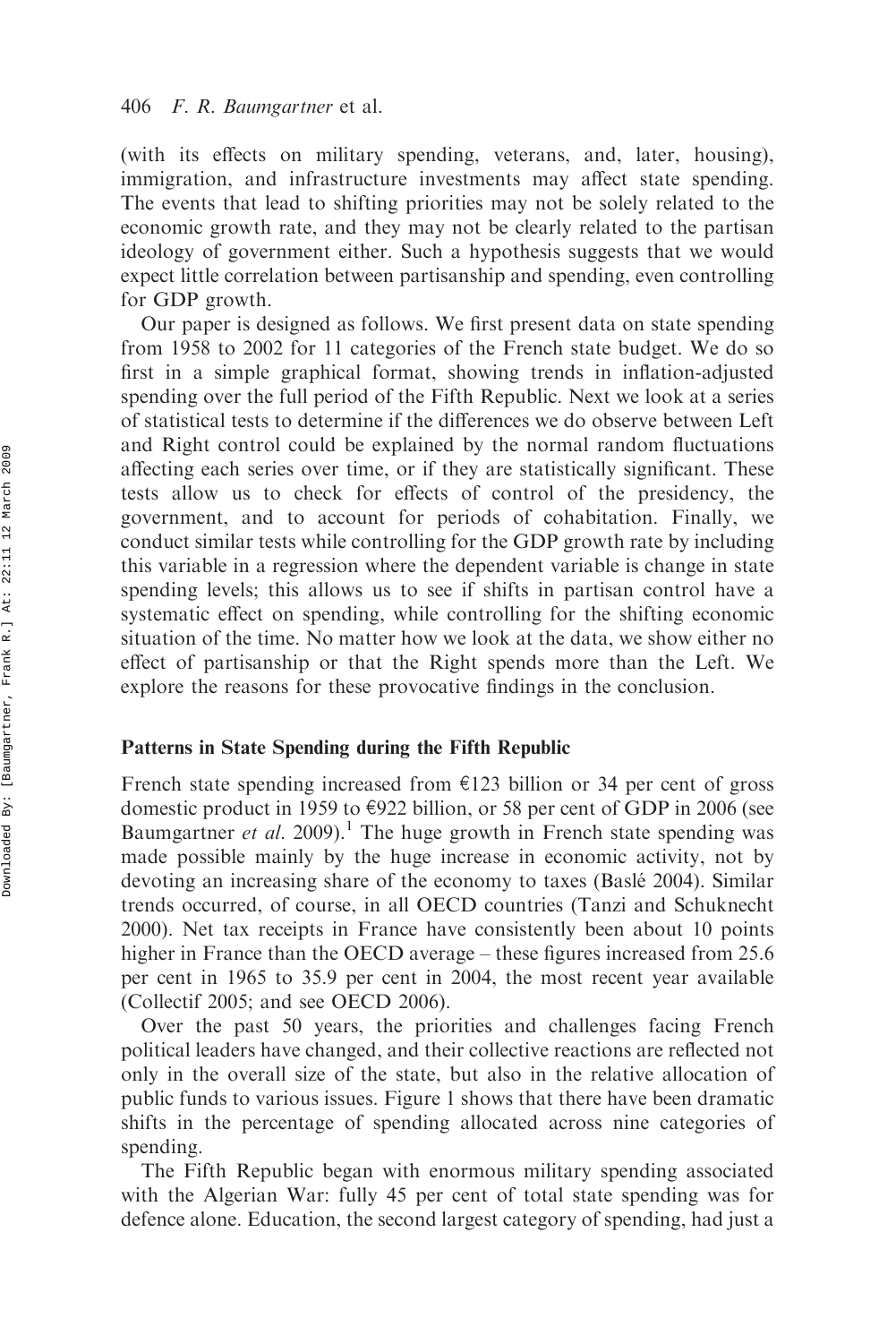

FIGURE 1 FRENCH STATE SPENDING, 1958 AND 2002, BY TOPIC

17 per cent share of the budget, followed, as Figure 1 shows, by public works and transportation (still a major priority as France invested massively in infrastructure after the wartime destruction, a set of priorities that would continue for over a decade, throughout the 1960s as well) and a declining set of other priorities. By 2002, the relative importance of these budgetary priorities had shifted dramatically, as education moved to the top spot with 32 per cent of total spending, defence declined to less than half its original value, and spending dramatically increased on housing, social affairs, and other topics. Figures 1 and 2 make clear not only the huge transformations that have taken place over the years of the Fifth Republic in terms of the size and activities of the state, but in its relative spending priorities as well.

These changes combined with the overall growth in state spending suggest a paradox. Figure 1 makes clear that a number of social expenditures have become much more important as the state has grown. Defence, justice, support for agriculture, and public infrastructure have declined as percentages whereas education, social affairs and other social and welfare spending priorities have taken a firmer root in government. Clearly, the state has shifted priorities (Delorme and André 1983; Théret 1995). The paradox comes when we consider whether these shifting priorities are systematically related to changes in partisan control of government. We will demonstrate something that is often overlooked in the charged partisan atmosphere of French politics: Shifting spending priorities are remarkably constant regardless of who is in power. Identifying the impact of President De Gaulle, the arrival and departure of François Mitterrand or other political leaders is not obvious.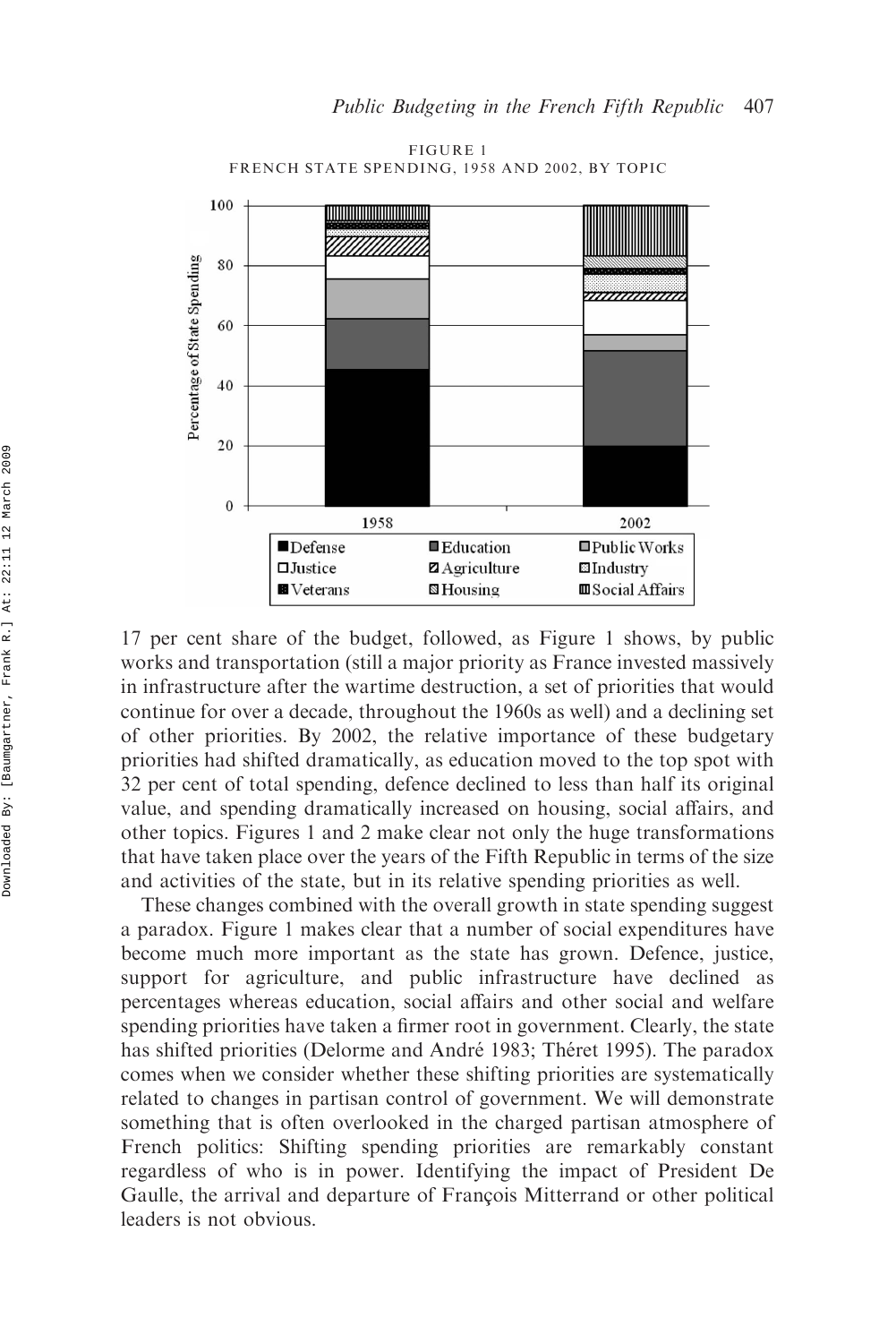

FIGURE 2 ANNUAL SPENDING BY CATEGORY, 1959–2002

We review spending patterns overall and then according to the nine different ministerial functions laid out in Figure 1: Defence, Education, Social Affairs (including health care and unemployment compensation), Justice, Housing, Agriculture, Public works and transportation, Industry and commerce, and Veteran affairs. (We exclude the 'economy and finance' category from the analyses below because this includes many financial transfers to local governments and is not clearly directed to any particular social or political purpose, as the others tend to be. We also exclude the miscellaneous 'other spending' category as it is not defined consistently over time. More detail about our spending categories is included in Appendix Table A1.)

We know from Figure 1 that significant shifts have indeed taken place in spending patterns, including the long-term rise of many aspects of spending that were once only a small part of the budget. In order to see if these shifting priorities are clearly linked with partisan turnover in government, we include vertical lines in each of the figures below corresponding to the arrival and departure of François Mitterrand in 1981 and 1995. If France's sole left-wing president followed different spending priorities than his centrist and right-wing counterparts, these should be apparent, perhaps with a one-year lag, in the figures. After this simple chronological presentation, we provide further statistical tests of the partisan hypothesis.

Figure 2 lays out the trends in spending for all nine categories for which we dispose of systematic information throughout the Fifth Republic. To be sure, there have been some abrupt shifts and the figure makes clear some of these: an increase in defence spending during the Gulf War (1991–92), a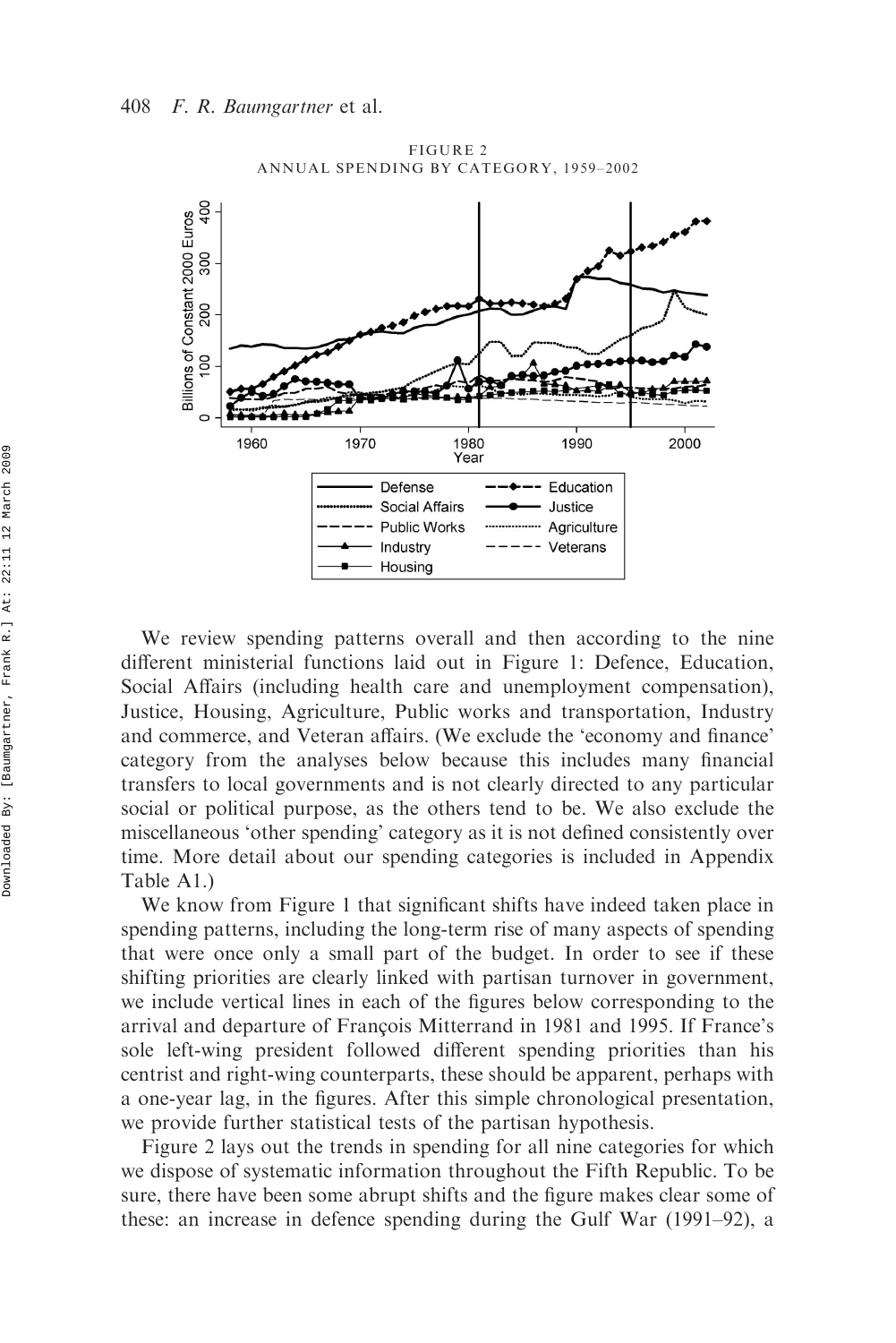decrease in public works and infrastructure spending in 1969, an increase in housing expenditure in 1970, an increase in veteran spending in 1962, a spike in justice affairs spending in the late 1970s. More impressive than these abrupt or temporary shifts in spending priorities have been some long-term trends: the dramatic rise in education spending, the stagnation of defence spending over the decades, the rise of social affairs (including health and unemployment) spending especially since the 1970s. Some of the individual series are difficult to discern in Figure 2 but the figure clearly demonstrates the long-term shifts in priorities.

In Figures 3 to 5 we look at a few of these series individually and we present the data as percentages of total annual spending. (That is, across the nine categories of spending, they total 100 per cent; we do not incorporate Economy and finance in these analyses.) This is the best way to show the shifting priorities (Baumgartner and Jones 2005). Whether we consider the relative (proportional) allocation of funds or real spending, the trends are similar. As in Figure 2 we present vertical bars representing the 1981 arrival and the 1995 departure of François Mitterrand in the Elysée Palace.

Figure 3 shows four spending series that are often associated with the political Right in France: Defence, Agriculture, Veterans, and Justice/ Interior affairs. Defence spending in France almost doubled in inflationadjusted terms from 1959 to 2002 (see Figure 2), but it declined regularly as a percentage of state spending over the period, with the significant exception of the period around the 1991 Gulf War. Spending on defence issues was nearly 40 per cent of total state spending during the Algerian War, but declined dramatically beginning in 1963 and steadily after that until it

FIGURE 3 DEFENCE, JUSTICE, VETERANS, AND AGRICULTURE EXPENDITURE

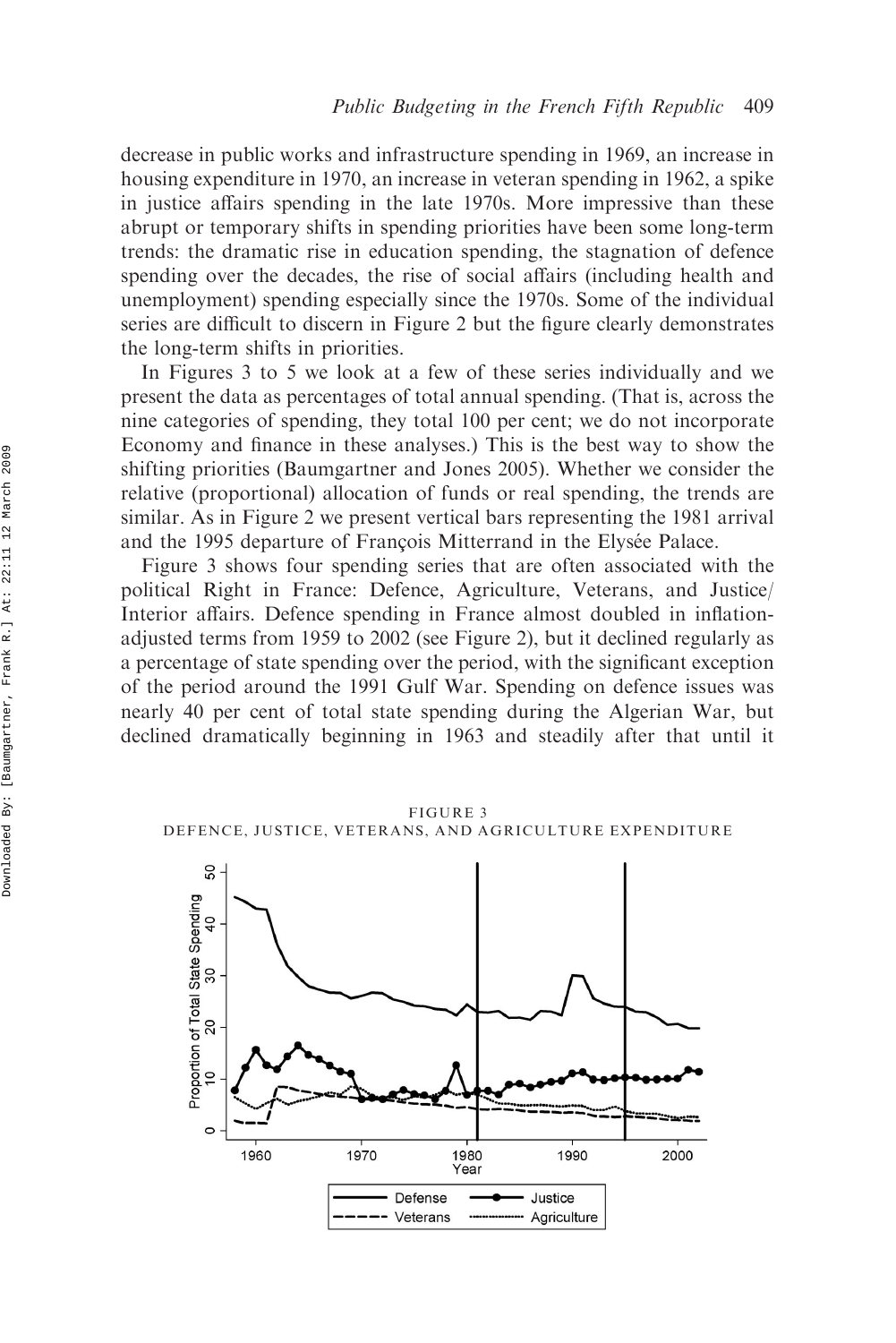reached a level of about 20 per cent in the early 2000s. Spending on veteran affairs similarly shot upwards immediately after the Evian Accords ended the Algerian War, and these expenditures have drifted downwards ever since, in a regular progression. Justice and interior affairs (including police and crime) has been quite volatile compared to other types of spending, but overall the series shows neither a decrease nor an increase from a level of about 10 per cent of annual spending. Agriculture spending has fluctuated similarly but has also declined to only about 5 per cent of the total in recent years. None of the series shows any dramatic adjustments associated with the partisan control of the presidency.

Figure 4 shows spending on three series that might be considered to be the priorities of the political Left in France: Education, Housing, and Social affairs (which includes health care, unemployment benefit, pensions, and other welfare state expenditures). Education is the largest single category of spending in France today, with almost one-third of total expenditure, compared to defence with 20 per cent of the total. These expenditures grew steadily during the period until the mid-1970s and have moved erratically since then. They declined during the first years of the Mitterrand administration, moving up again toward the end of his term in a trend that continued throughout the Chirac years. Education spending reflects the access of a greater number of French students to universities and 'Grandes Ecoles' (about 309,000 students enrolled in higher education in 1960 compared with 2,254,000 in 2006). Social affairs spending increased

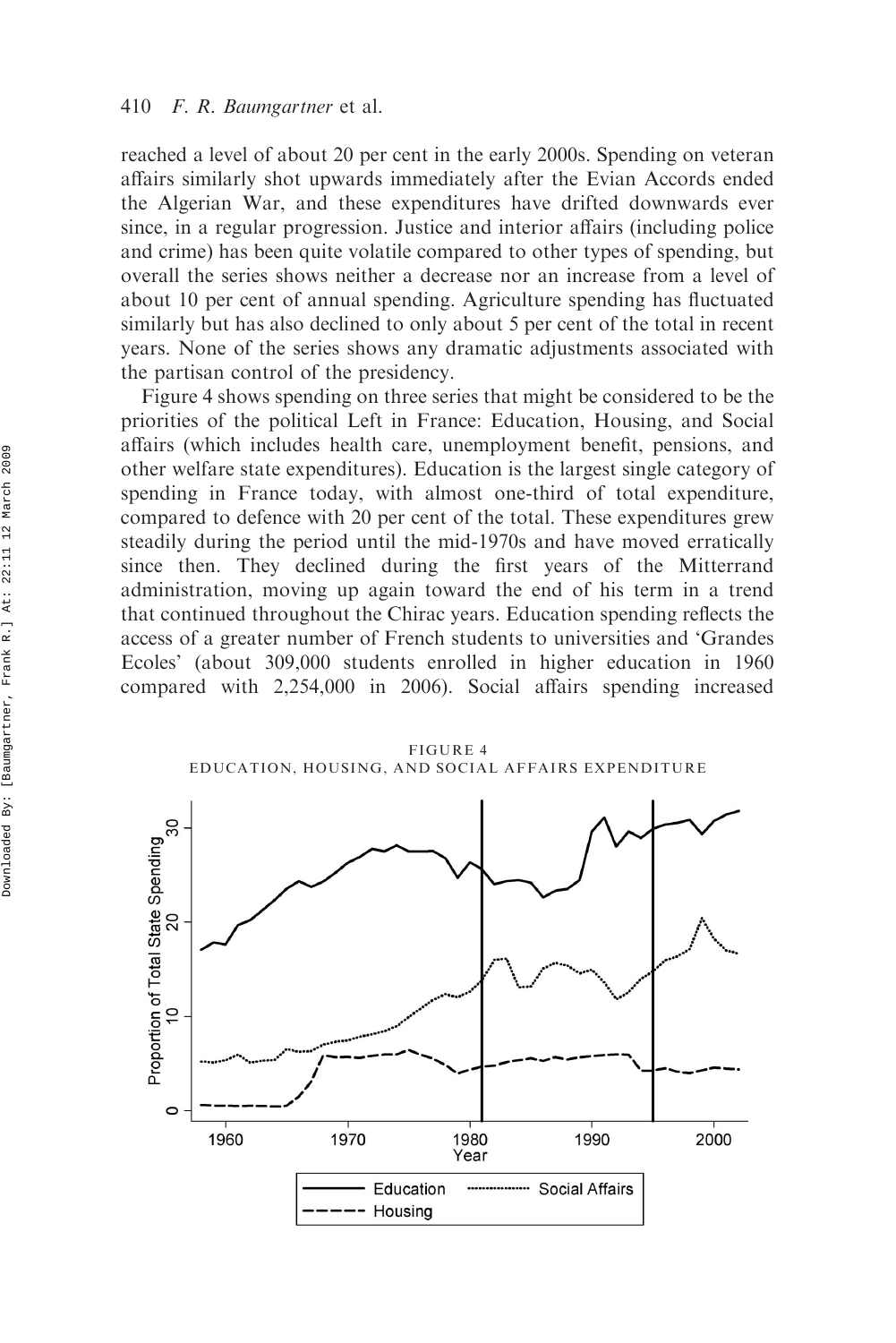similarly throughout the first 20 years of the Fifth Republic, stagnated somewhat during the Mitterrand years, and has been growing again since the mid-1990s. Spending on housing grew dramatically from relatively low levels after millions returned or moved to France from Algeria in the early 1960s; since that great expansion in housing associated with these events such spending has seen neither dramatic increases nor decreases as a percentage of total spending.

Figure 5 shows spending on two series where there is no clear partisan hypothesis: Public works and transportation (this includes major infrastructure projects such as highways, railways, ports, and similar items) and Industry and commerce (including industrial policy and incorporating the Centre d'Energie Atomique and France's plan to develop both the military applications of nuclear energy and the large civilian nuclear power programme that France currently supports).

Public works spending was very high in relative terms during the 1950s and 1960s as the state built highways and invested massively in infrastructure of all kinds. In the late 1960s such spending declined from over 10 per cent to lower levels and then again in the 1990s to reach a level of only about 5 per cent of total state spending today. Spending on industrial support has followed somewhat of a reverse trajectory, increasing sharply in the late 1960s, fluctuating considerably, and ending the series at about the same level as public works spending: 5 per cent of the total.



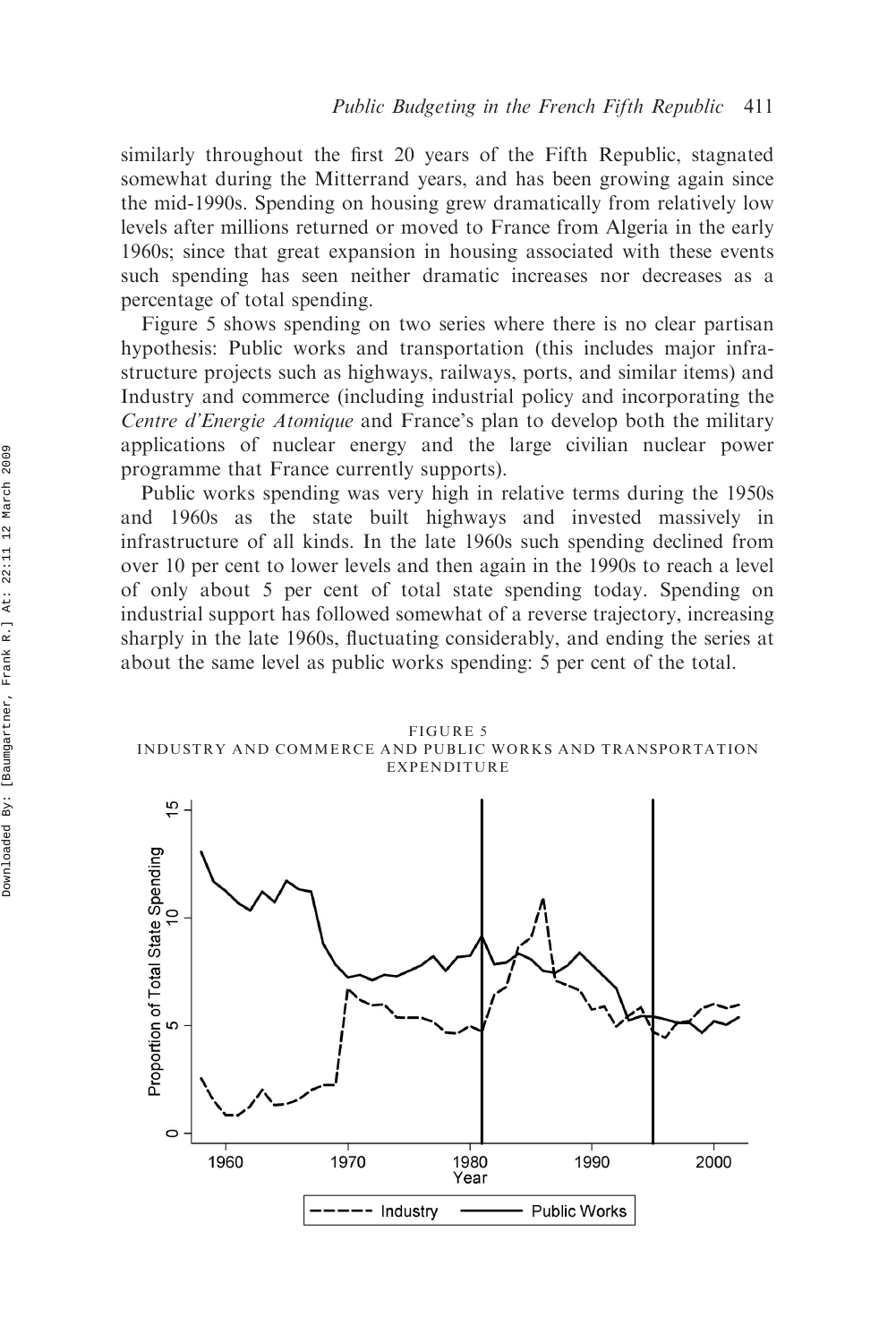Figures 2 to 5 make clear several things which we explore in more detail in the next section. The first is that substantial transformations have indeed taken place. Spending on such major social priorities as education, health, and defence has changed substantially over time. Second, these shifting priorities do not appear to be related simply to who sits in the Elysée Palace. In none of the nine series we reviewed could we see clear breaks in spending trends associated with partisan control of the presidency (Sine´ 2006). Rather, spending responds to social and economic conditions of the time: war, economic expansion and recession, growth in popular demand for social services, rise in the number of school-age children. Partisan differences appear to be swamped by these demographic, economic and strategic factors.

#### Presidents, Prime Ministers, and Budget Priorities

The figures presented in the previous section make clear that dramatic shifts associated with the arrival or departure of particular presidents or governments are rare; they would have been apparent in the data if they had occurred. This result confirms the empirical study of Siné (2006) for the period 1976 to 1999. In this section we present simple statistical comparisons of average change in spending patterns for each president and prime minister. Perhaps more subtle shifts in spending priorities could not be observed looking at any single series, but would be apparent if we look at all the series combined, for example. On the other hand, some degree of fluctuation in spending is expected each year for any budget series, and these annual fluctuations may be larger than the systematic differences associated with any particular political leader. A simple statistical test for difference-ofmeans clearly indicates whether the shifts in average spending are greater than could have occurred by chance, considering the level of annual fluctuation throughout the series. We conduct these tests for each president, for each prime minister, and then for the period before and after 1981; this year represents not only a political break with the arrival of the first president and government of the left in the Fifth Republic, but it also corresponds roughly with a period of dramatic economic growth before but a period of greater austerity since (Méreaud 1995).

# Descriptive Statistics

Figure 6 shows the annual change in real spending by the French state from 1959 to 2002. Spending in the early years of the Fifth Republic fluctuated widely from two years with actual declines in spending to several years with more than 10 per cent annual growth. Both the average level and the volatility of the series were substantial in the earlier period. Over time, however, the graph makes clear that average spending increases across the state budget decreased steadily. Further, the Mitterrand presidency is not distinguishable in the series.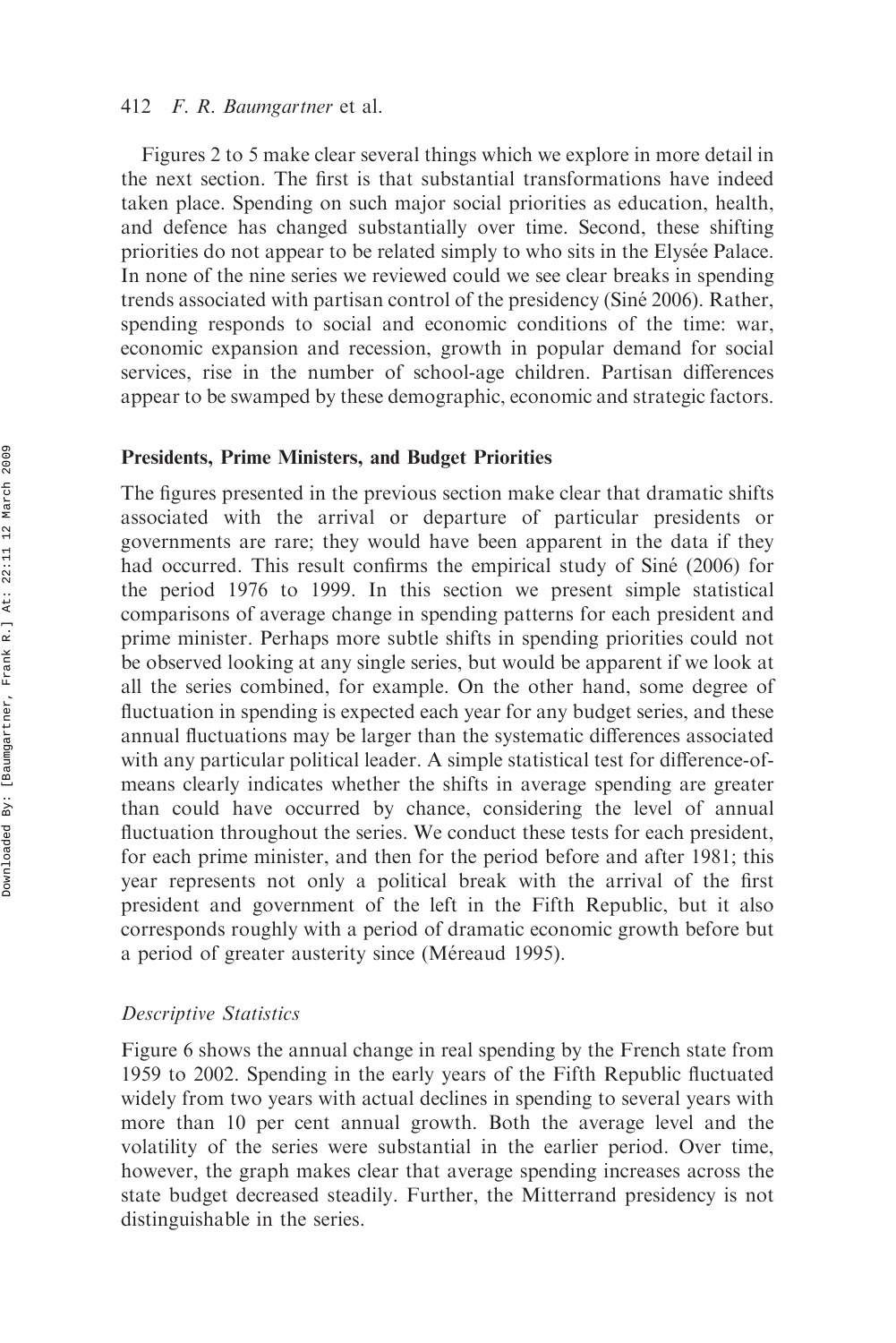

Note: Data are not shown for 1990 when accounting changes related to the transfer of large amounts of funds from the central Economy and Finance budget to local jurisdictions made the series not comparable to the previous year.

Table 1 shows for each president the average (inflation-adjusted) spending increases across 12 budget categories (that is, the nine series shown in Figures 4 to 6, Economy and finance, other spending not included in the individual series enumerated above, and total state spending). (We delete a small number of observations across several series where significant accounting changes occurred.) The table shows mean spending increases as well as data on standard deviation, the coefficient of variance (e.g., the mean divided by the standard deviation, a useful measure of volatility of the series compared to its average), and the minimum and maximum values observed.

Over the entire period of the Fifth Republic, across 540 observations of budget change, the average growth was 5.71 per cent, with a median level of 2.02. As averages can be strongly affected by outliers, and there are indeed a great number of outliers in these data, it is useful to look at the median spending growth. Here we see a steady and regular progression from 5.31 under De Gaulle to 3.84, 2.92, 1.03 and 0.16 under each successive president. Such a regular decline suggests greater reaction to the economic situation than to partisanship. Table 2 presents similar information by prime minister.

As we saw in Table 1, Table 2 suggests a systematic decline in spending over time, no matter who is in charge. While there are, of course, differences among the prime ministers, these are not systematically associated with their partisanship. Even in the 1980s and 1990s when governments of Left and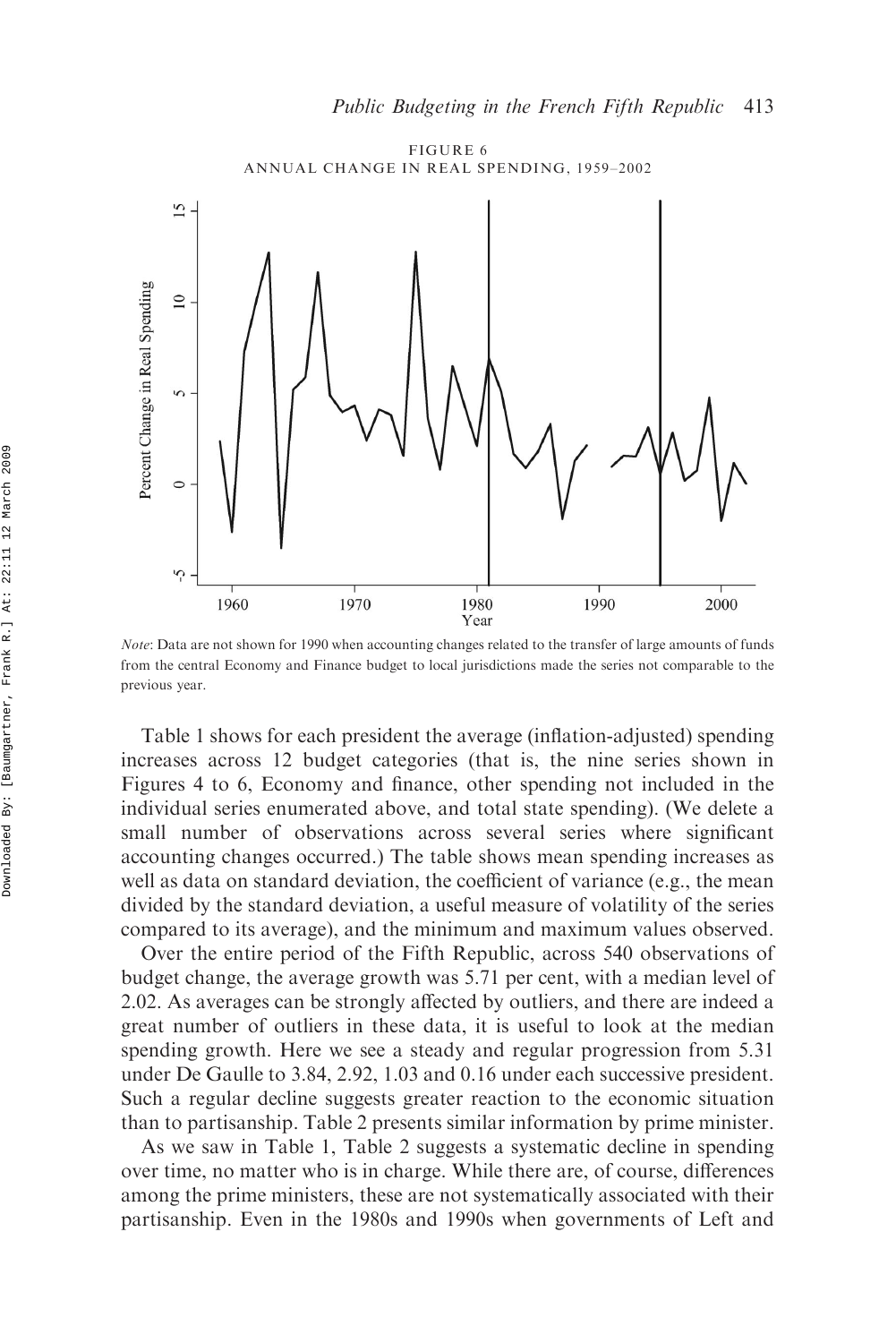| <b>President</b> | Partisanship | N   | Mean  | Median | <b>SD</b> | CV    | Min.     | Max.   |
|------------------|--------------|-----|-------|--------|-----------|-------|----------|--------|
| De Gaulle        | Right        | 132 | 15.91 | 5.31   | 62.90     | 3.95  | $-43.51$ | 597.03 |
| Pompidou         | Right        | 60  | 5.97  | 3.84   | 29.36     | 4.92  | $-42.28$ | 210.42 |
| Giscard          | Right        | 84  | 4.31  | 2.92   | 13.07     | 3.03  | $-49.12$ | 78.23  |
| Mitterrand       | Left         | 168 | 1.73  | 1.03   | 10.52     | 6.08  | $-48.81$ | 40.20  |
| Chirac           | Right        | 96  | 0.74  | 0.16   | 7.63      | 10.30 | $-20.27$ | 30.25  |
| Overall          |              | 540 | 5.71  | 2.02   | 33.28     | 5.82  | $-49.12$ | 597.03 |

TABLE 1 ANNUAL CHANGES IN SPENDING BY PRESIDENT, 1959–2002

Note: The data show annual percentage changes in spending for 12 categories of spending across the period of 1959 to 2002.

TABLE 2 ANNUAL CHANGES IN SPENDING BY GOVERNMENT, 1959–2002

| Prime<br>minister    |       | Partisanship Cohabitation | N   | Mean        | Median  | <b>SD</b>  | <b>CV</b>         | Min.                  | Max.   |
|----------------------|-------|---------------------------|-----|-------------|---------|------------|-------------------|-----------------------|--------|
| Debré                | Right | no                        | 36  | 1.31        | 0.12    | 19.11      |                   | $14.63 - 43.51$       | 66.94  |
| Pompidou             | Right | no                        | 72  | 23.71       | 8.16    | 78.36      | 3.30              | $-31.22$              | 597.03 |
| Couve de<br>Murville | Right | no                        | 12  | 12.92       | 4.90    | 30.45      |                   | $2.36 - 16.50$        | 99.84  |
| Chaban<br>Delmas     | Right | no                        | 36  | 7.67        |         | 3.62 37.84 |                   | $4.93 - 42.28$ 210.42 |        |
| Messmer              | Right | no                        | 24  | 3.42        | 3.98    | 4.93       | 1.44              | $-3.25$               | 18.33  |
| Chirac<br>1974-76    | Right | no                        | 24  | 6.47        | 5.20    | 8.83       | 1.36              | $-8.75$               | 22.66  |
| Barre                | Right | no                        | 60  | 3.44        | 2.16    | 14.40      |                   | $4.18 - 49.12$        | 78.23  |
| Mauroy               | Left  | no                        | 36  | 4.87        | 3.78    | 11.16      | 2.29              | $-15.84$              | 40.20  |
| Fabius               | Left  | no                        | 24  | 2.21        | 0.88    | 9.94       |                   | $4.50 - 18.51$        | 28.85  |
| Chirac<br>1986–88    | Right | yes                       | 24  | .56         | $-0.32$ | 11.65      |                   | $20.96 - 38.13$       | 28.04  |
| Rocard               | Left  | no                        |     | $36 - 0.06$ | $-0.00$ | 12.15      | $-200.66 - 48.81$ |                       | 29.14  |
| Cresson              | Left  | no                        | 12  | 0.0         | 0.67    | 4.11       | 99.21             | $-8.38$               | 5.79   |
| Bérégovoy            | Left  | no                        | 12  | $-0.31$     | $-0.50$ | 3.23       | $-10.44$          | $-4.86$               | 4.75   |
| Balladur             | Right | yes                       | 24  | 1.76        | 2.93    | 10.20      | 5.79              | $-28.58$              | 17.89  |
| Juppé                | Right | no                        | 24  | $-0.95$     | 0.33    | 7.58       | $-8.02$           | $-20.27$              | 8.74   |
| Jospin               | Left  | yes                       | 60  | 1.57        | 0.39    | 8.18       | 5.22              | $-15.13$              | 30.25  |
| Raffarin             | Right | no                        | 12  | $-0.01$     | $-0.98$ | 3.63       | $-257.19$         | $-3.70$               | 7.54   |
| Overall              |       |                           | 540 | 5.71        | 2.02    | 33.28      | 5.82              | $-49.12$              | 597.03 |

Note: Due to data availability, only the first year of the Raffarin's cabinet is taken into account.

Right succeeded one another, we find that the right-wing government sometimes outspent a left-wing predecessor and vice versa. The two highest spending governments in recent decades were those led by Mauroy and Balladur, and the few governments that saw zero or negative growth in spending were led by Chirac (1986–88), Bérégovoy, Rocard and Raffarin. Spending patterns are equally divided among Left and Right, from this quick perusal. Former President Jacques Chirac is the only person to have served twice as prime minister during this period; a comparison of spending patterns under the same individual suggests that the economic situation is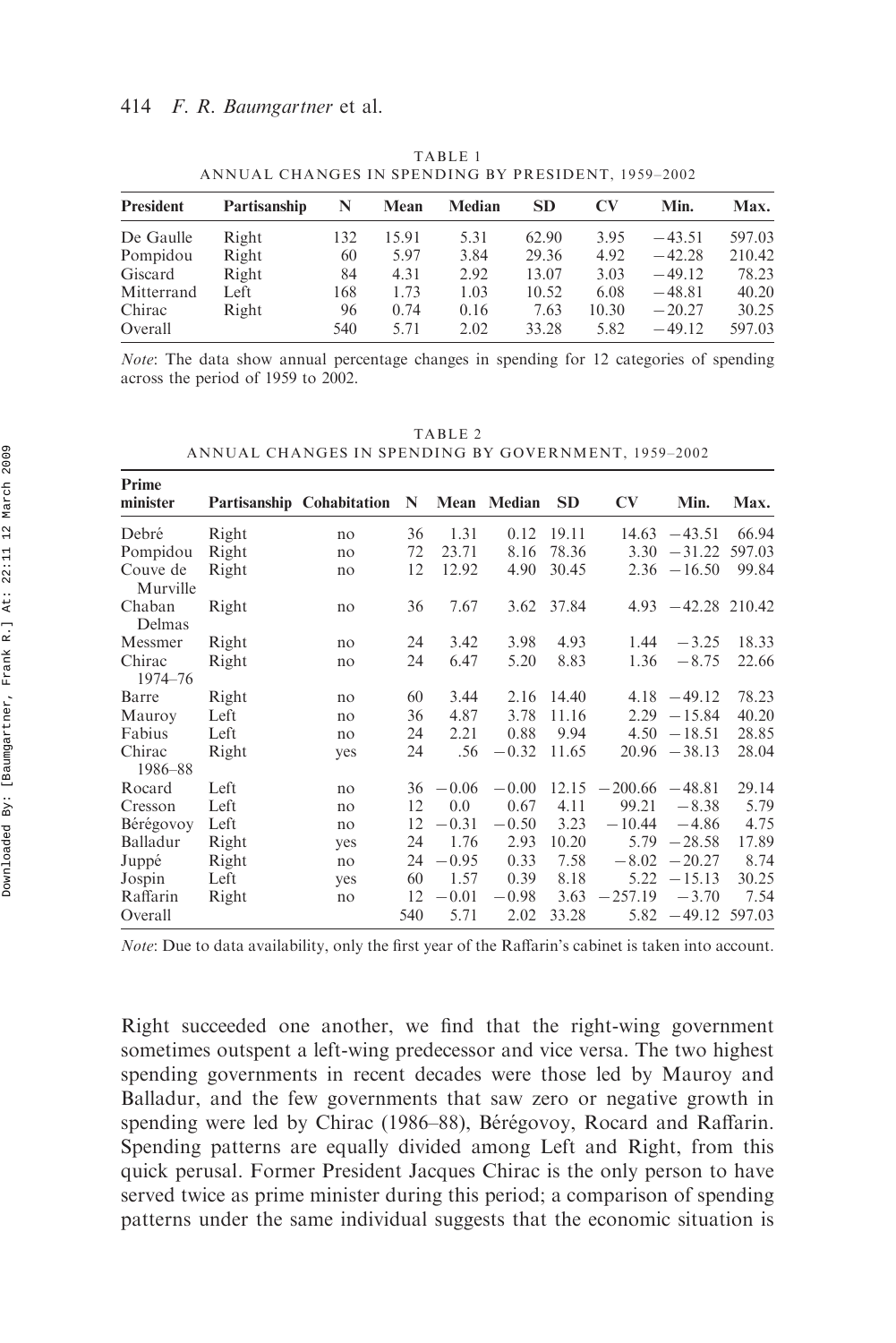much more important than personal proclivities: while serving with President Giscard d'Estaing from 1974 to 1976 his median spending increase was 5.2 per cent, but while working with President Mitterrand in the 1980s median spending decreased by 0.32 per cent.

### Differences by President

Table 3 presents simple comparisons of spending changes by the partisanship of the president. Glancing at the columns in Table 3 shows clearly that President Mitterrand did not increase spending more than the other presidents of the Fifth Republic; on the contrary, each series grew by a lower rate during his presidency. Only one series, overall spending, is statistically different, however. (A statistical test of difference-of-means incorporates both the difference of the average level as well as the degree of dispersion; two series with different means but with greatly dispersed values may not be statistically different from one another; two series with the same difference in means, but much less variation around those means, are more likely to be statistically different.) It is important to note that the statistical difference is that President Mitterrand was more fiscally conservative than his right-wing colleagues. Spending grew more slowly, not more quickly, under his presidency.

|                          | Mean spending changes by presidents of the: |              |  |  |  |
|--------------------------|---------------------------------------------|--------------|--|--|--|
| <b>Spending category</b> | Left                                        | <b>Right</b> |  |  |  |
| $Overall*$               | 1.05                                        | 3.76         |  |  |  |
| Economy                  | $-0.22$                                     | 4.26         |  |  |  |
| Education                | 2.85                                        | 5.76         |  |  |  |
| Public Works             | 0.35                                        | 2.47         |  |  |  |
| Justice                  | 5.28                                        | 6.72         |  |  |  |
| Defence                  | 2.19                                        | 1.06         |  |  |  |
| Agriculture              | $-0.87$                                     | 3.38         |  |  |  |
| Industry                 | 5.02                                        | 12.07        |  |  |  |
| Social Affairs           | 3.35                                        | 7.89         |  |  |  |
| Housing                  | 1.58                                        | 16.12        |  |  |  |
| Veterans                 | $-1.90$                                     | 19.04        |  |  |  |

TABLE 3 AVERAGE ANNUAL SPENDING CHANGES BY CATEGORY BY PRESIDENTIAL PARTISANSHIP, 1959–2002

 $*<sub>p</sub> < 0.10$ .

Note: The table shows average (mean) spending increases within each category for presidents of the Left and the Right. Only one of the differences is statistically different; overall spending under presidents of the Right was significantly higher than under President Mitterrand, the only president of the Left to serve during the Fifth Republic.

Some of the lack of difference in the table could be due to the effects of cohabitation. If we look at mean spending during periods of unified Right control, divided with a president of the Right, divided with a president of the Left, and unified Left control of government, growth in overall state spending is as follows: 8.69, 1.57, 1.16, and 1.97. Unified Right and unified Left control are even more clearly different than the data in the table suggest, therefore, with the Left spending significantly less than the Right.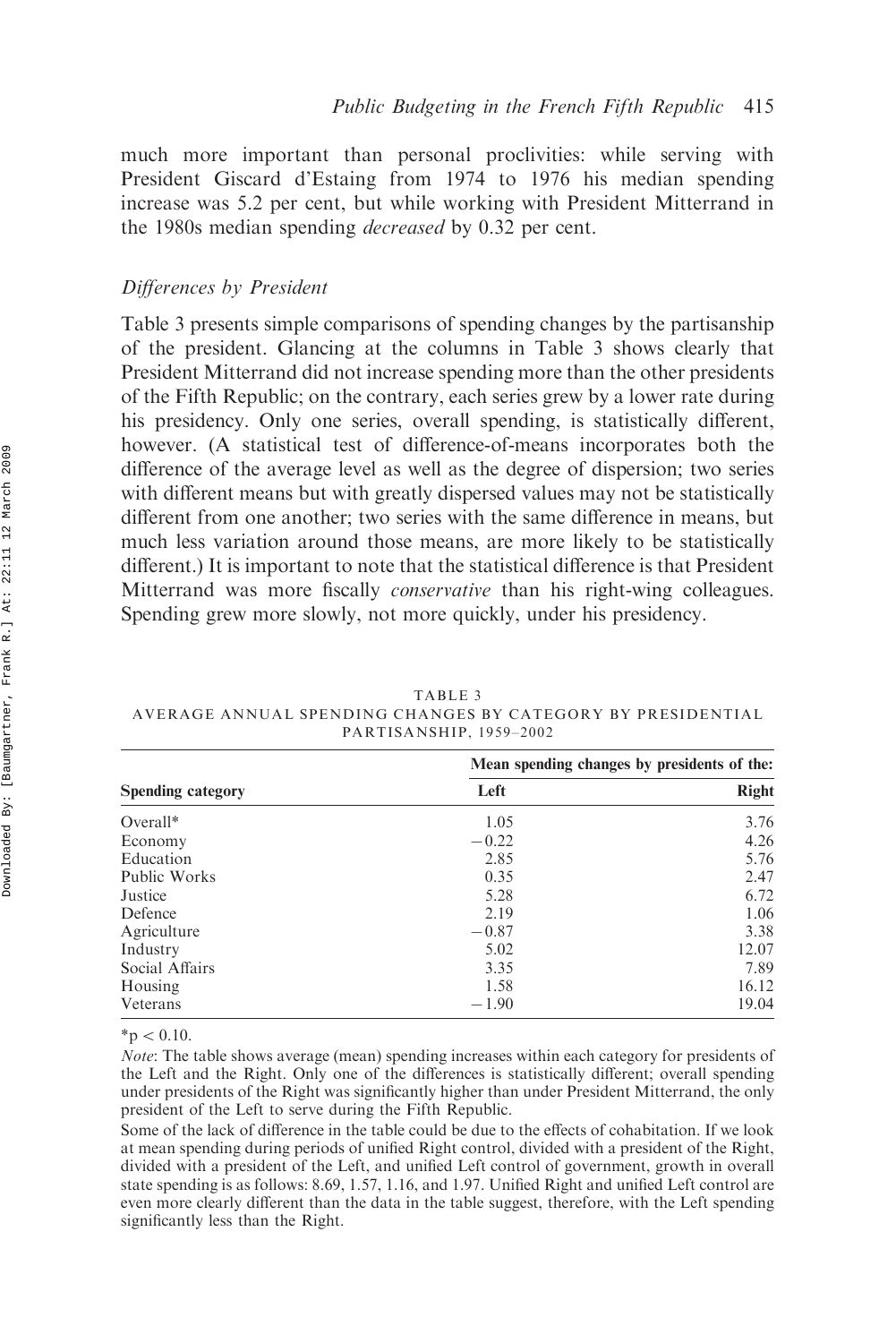#### Differences by Prime Minister

Table 4 presents spending changes by prime minister in the same format as Table 3 did for each president. Similar to Table 3, we see few statistically significant differences in these data; just three of the series are statistically significant. Also, as in Table 3, left-wing governments increase state spending *less* than right-wing governments in each case.

## Differences before and after 1981

Table 5 shows average spending changes by all governments and presidents serving before the 1981 elections compared with those who came after. It shows five significantly different series and suggests a structural break hypothesis explaining shifting spending patterns in the Fifth Republic. Spending in each category has grown at a slower rate since 1981 than before, often dramatically so. Considering the lack of findings related to the partisanship of the prime minister or the president for most series, it appears that governments of all stripes have responded in similar manners to shifting economic conditions, demographic trends and social pressures.

#### Controlling for Economic Conditions

The lack of difference by political ideology could simply be due to the different economic conditions associated with periods of right- and left-wing control of government and the presidency. This is easy to test by a

|                 | Mean spending changes by prime ministers of the: |              |  |  |  |
|-----------------|--------------------------------------------------|--------------|--|--|--|
| <b>Topics</b>   | Left                                             | <b>Right</b> |  |  |  |
| Overall $**$    | 0.90                                             | 3.93         |  |  |  |
| Economy         | $-0.97$                                          | 4.80         |  |  |  |
| Education       | 3.30                                             | 5.62         |  |  |  |
| Public Works    | 2.72                                             | 1.56         |  |  |  |
| Justice         | 6.50                                             | 6.14         |  |  |  |
| Defence         | 1.48                                             | 1.39         |  |  |  |
| Agriculture**   | $-3.12$                                          | 4.69         |  |  |  |
| Industry        | 6.66                                             | 11.46        |  |  |  |
| Social Affairs* | 1.79                                             | 8.85         |  |  |  |
| Housing         | 4.12                                             | 15.57        |  |  |  |
| Veterans        | $-2.63$                                          | 20.14        |  |  |  |

TABLE 4 AVERAGE ANNUAL SPENDING CHANGES BY CATEGORY BY PRIME MINISTERIAL PARTISANSHIP, 1959–2002

 $*<sub>p</sub> < 0.10, **<sub>p</sub> < 0.05$ .

Note: The table is similar to Table 3, above. Just three series are significantly different among governments of the Left and Right and in each case the Right governments spend more than those of the Left. Most series are not statistically discernible from each other. See also the note to Table 3 concerning the effects of cohabitation.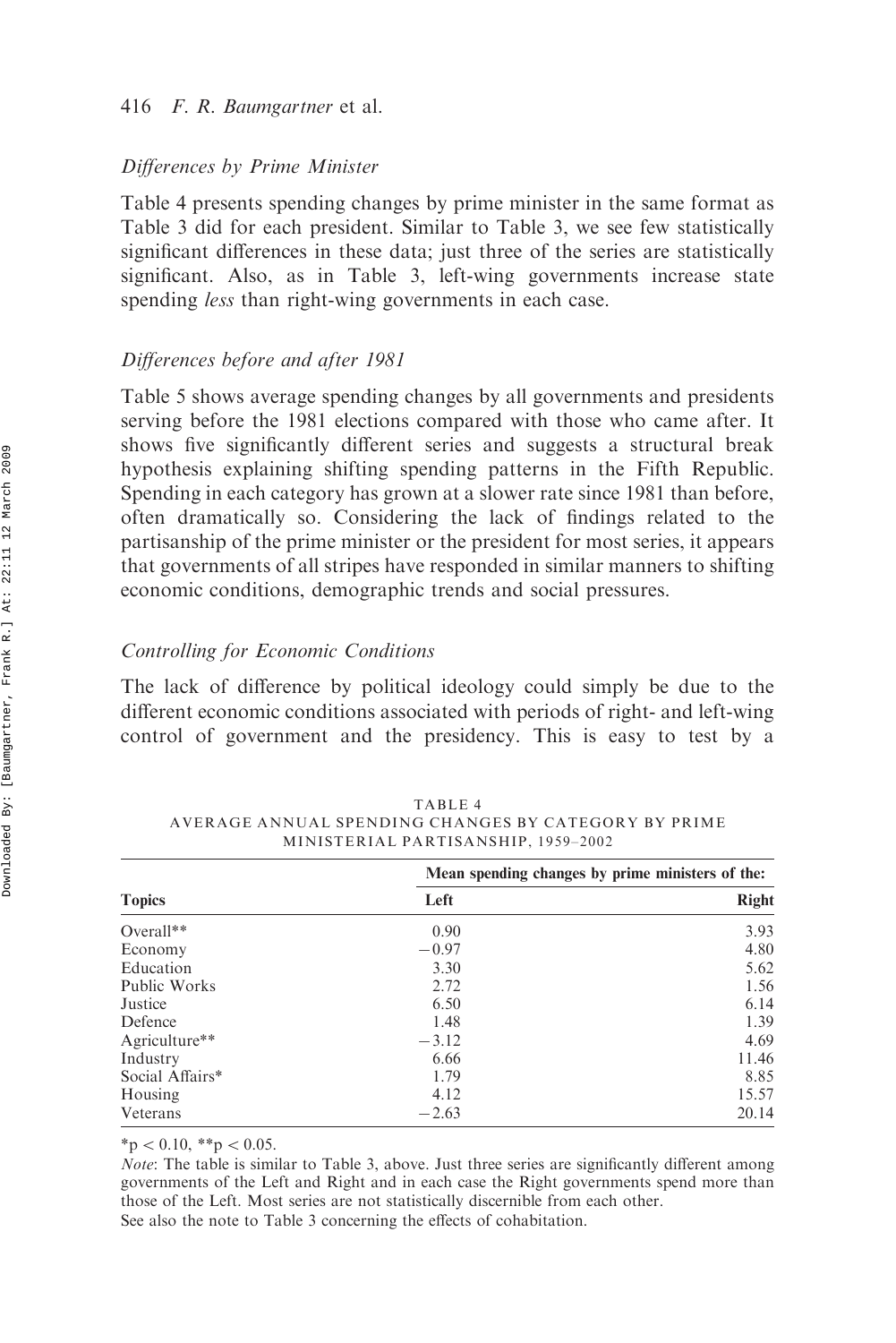|                 | Average (mean) spending change: |                   |  |  |  |
|-----------------|---------------------------------|-------------------|--|--|--|
| <b>Topics</b>   | Before 1981                     | <b>After 1980</b> |  |  |  |
| Overall***      | 4.75                            | 1.05              |  |  |  |
| Economy         | 5.26                            | 0.40              |  |  |  |
| Education***    | 6.95                            | 2.71              |  |  |  |
| Public Works    | 2.93                            | 0.71              |  |  |  |
| Justice         | 8.03                            | 4.49              |  |  |  |
| Defence         | 1.87                            | 0.97              |  |  |  |
| Agriculture**   | 6.49                            | $-2.44$           |  |  |  |
| Industry        | 15.66                           | 3.99              |  |  |  |
| Social Affairs* | 9.25                            | 3.64              |  |  |  |
| Housing*        | 21.34                           | 1.67              |  |  |  |
| Veterans        | 27.03                           | $-2.28$           |  |  |  |

TABLE 5 AVERAGE ANNUAL SPENDING CHANGES BEFORE AND AFTER THE 1981 ELECTIONS

\*\*\*p < 0.01, \*\*p < 0.05, \*p < 0.01.

Note: The table shows that five series out of 11 showed significantly lower spending levels after 1981 than before. Growth in every spending series was lower in the later period than in the earlier period, though most of the differences were not statistically significant.

regression where we include a constant, lagged GDP growth,<sup>2</sup> and a dummy variable for partisan control and use these variables to predict change in spending. The equation then is as follows:

Growth in state spending = Constant +  $x_1$  GDP growth $_{t-1}$  +  $x_2$ Partisanship $_t$  + error

where Partisanship is measured by a variable scored 0 for right-wing control and 1 for left-wing control. If the coefficient for this variable is statistically significant, it suggests that there is a partisan effect, even controlling for GDP growth. Table 6 shows the results of such a regression on overall state spending and Table 7 shows a similar regression including all 11 spending series.

Tables 6 and 7 make clear that the differences we observed in this section cannot be explained by differential periods of economic growth during periods of left-wing and right-wing control of government. Including the rate of GDP growth leads to an insignificant coefficient estimate for that variable, suggesting that spending changes do not automatically result from faster or slower economic growth rates. (Recall from Figure 6 that growth in state spending was quite volatile during the first 25 years of the Fifth Republic, whereas economic growth was steady and robust.) Model 1 in Table 6 shows that the presidential variable is negative, but not statistically significant. The negative value of the model suggests that, controlling for economic growth rates, growth in state spending was lower by almost 3 percentage points under President Mitterrand than under all other presidents in the Fifth Republic. Model 2 shows that a similar estimate  $(-3.10$  as opposed to  $-2.92$ ) holds for all prime ministers of the Left as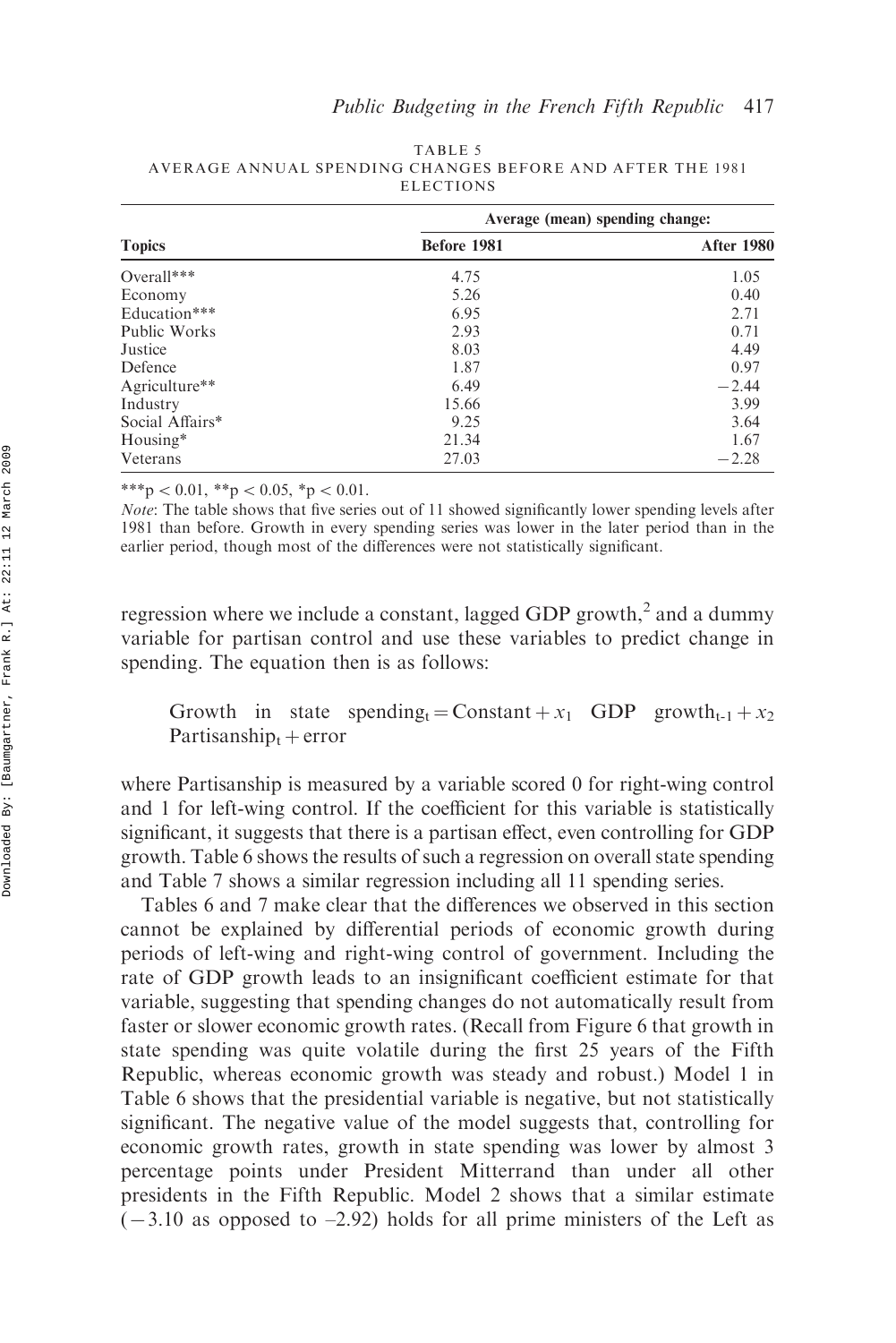|                              | Model 1        | <b>Model 2</b>  | Model 3         |  |
|------------------------------|----------------|-----------------|-----------------|--|
| <b>Independent variables</b> | Coef. (se)     | Coef. (se)      | Coef. (se)      |  |
| GDP change (lagged)          | 0.23(0.38)     | 0.27(0.29)      | 0.16(0.38)      |  |
| Left president               | $-2.43(1.99)$  |                 | $-1.35(1.70)$   |  |
| Left prime minister          | $3.02(1.60)^*$ | $-2.86(1.59)^*$ | $-2.36(1.28)^*$ |  |
| Constant                     |                | $3.10(1.14)$ ** | $3.78(1.68)$ ** |  |

TABLE 6 PREDICTING ANNUAL PERCENTAGE CHANGES IN OVERALL STATE SPENDING

 $N = 42.$  \*\*p < 0.05, \*p < 0.10. Newey–West standard errors are in parentheses.

Note: Data are annual observations of growth in overall state spending from 1959 to 2002.

TABLE 7 PREDICTING ANNUAL PERCENTAGE CHANGES IN TEN CATEGORIES OF STATE SPENDING

|                              | Model 1         | <b>Model 2</b>  | Model 3            |  |
|------------------------------|-----------------|-----------------|--------------------|--|
| <b>Independent variables</b> | Coef. (se)      | Coef. (se)      | Coef. (se)         |  |
| GDP change (lagged)          | $1.55(0.64)$ ** | $1.54(0.61)$ ** | $1.42(0.61)$ *     |  |
| Left president               | $-2.92(2.20)$   |                 | $-1.33(1.86)$      |  |
| Left prime minister          |                 | $-4.10(2.26)$ * | $-3.63$ $(2.07)^*$ |  |
| Constant                     | 1.79(2.16)      | 2.30(1.98)      | 2.97(2.45)         |  |

 $N = 414$ . \*p  $< 0.10$ .

Note: White-corrected standard errors are in parentheses. Data are annual time series of eleven budgetary series. There were no discernible differences between a fixed- and random-effects time series model so a fixed-effects model is presented.

compared to those of the Right; this finding is significant at the 10 per cent level of confidence. By including both political variables, model 3 is consistent with model 2 in emphasising the significant role of prime minister.

Table 7 presents a more complete model as it includes not just the overall total annual state spending variable, but each of ten different annual series. In this specification, presidential control is again insignificant and prime ministerial control again shows a similar value and a similar level of statistical significance. Left-wing governments in France have systematically decreased annual spending per category by 3.6 to 4.1 percentage points less than rightwing governments, controlling for economic growth. Economic growth in this model is significant, suggesting that spending on individual budget categories does indeed increase more substantially following rapid GDP growth.

## Conclusion

This paper has demonstrated and tested the robustness of a set of simple but surprising findings. There are few partisan differences in patterns of state expenditure in France, and those few differences that we do observe show a systematic tendency for governments of the Left to spend less, not more, than governments of the Right.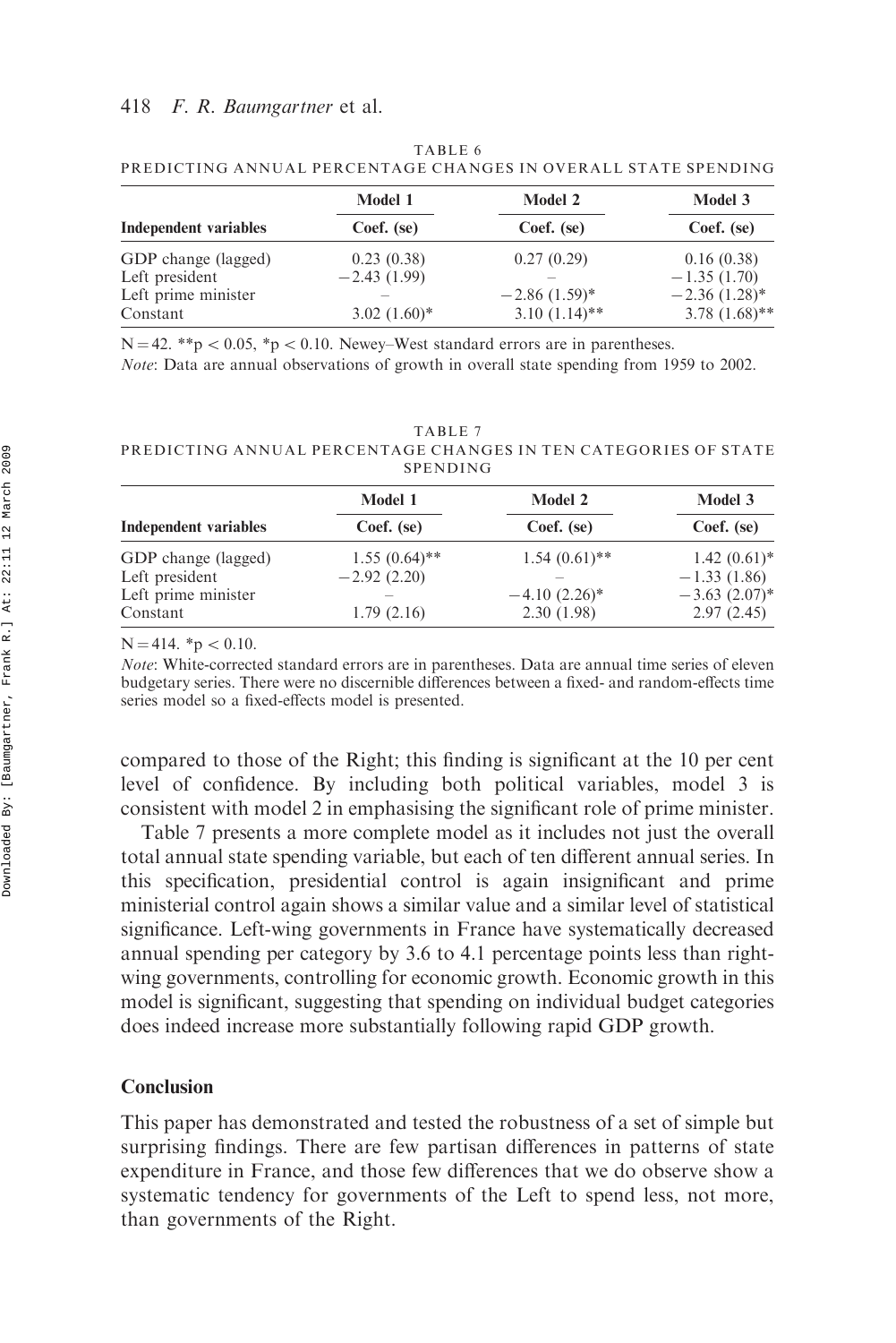We do not mean to suggest that French voters should vote for the Right if they want to increase state spending; French political ideology has not been turned on its head during the Fifth Republic. How, then, to interpret our findings? We would suggest that rather than consider a simple model of responsible parties faithfully implementing a well-laidout platform clearly enunciated to the electorate during an informative campaign, political scientists should recognise a messier reality. In particular, our results suggest that, no matter what the differences across parties are at a given time, these differences are likely to be much smaller than those chronological trends that affect all parties over time. Though we will never know the answer to this question as it is a counterfactual, it seems reasonable to conclude that if the Left had been in power during the period of robust economic growth of the 1950s and 1960s it may well have spent more, and on different priorities, than did the governments chosen by Presidents De Gaulle, Pompidou, and Giscard. Electoral rhetoric certainly suggests that they would have wanted to. Similarly, if Giscard had won the 1981 election against Mitterrand, state spending might well have been slightly lower than it was under left-wing control. We cannot judge the magnitude of these differences, however, because we do not know how a party out of power might have behaved if they had been in power. One thing we can be sure of, however, is what we have shown. Table 2 showed a steady decline in spending change no matter who controlled the government. Looking at prime ministers serving in successive terms, differences are minor indeed as compared to those serving 20 years apart. Further, the differences among prime ministers of different political tendencies, with or without cohabitation, are no greater than among different prime ministers of the same political background. In the one case where the same individual served as prime minister in two different periods, spending patterns were quite distinct, suggesting that his personal ideology mattered less than what we might call the 'nature of the times'.

These findings may be quite surprising, and possibly shocking to those used to thinking of the ideological divisions in French politics as the most important features of the political system. But they are not artefacts and they must be taken seriously. We have used official government statistics for consistently defined spending categories, and we have looked at the data as annual (inflation-adjusted) totals and as percentages of the annual budget. We have looked both graphically at many individual series to see if any breaks are apparent and found that while there are many breaks, few are related to partisan or electoral shifts. Statistical tests conducted with or without controls for GDP growth have shown few partisan effects and those effects that we have seen are perverse: they show more spending by the Right. The results are consistent, robust, and puzzling because they contradict a long-held assumption about how partisan control of government affects policy priorities.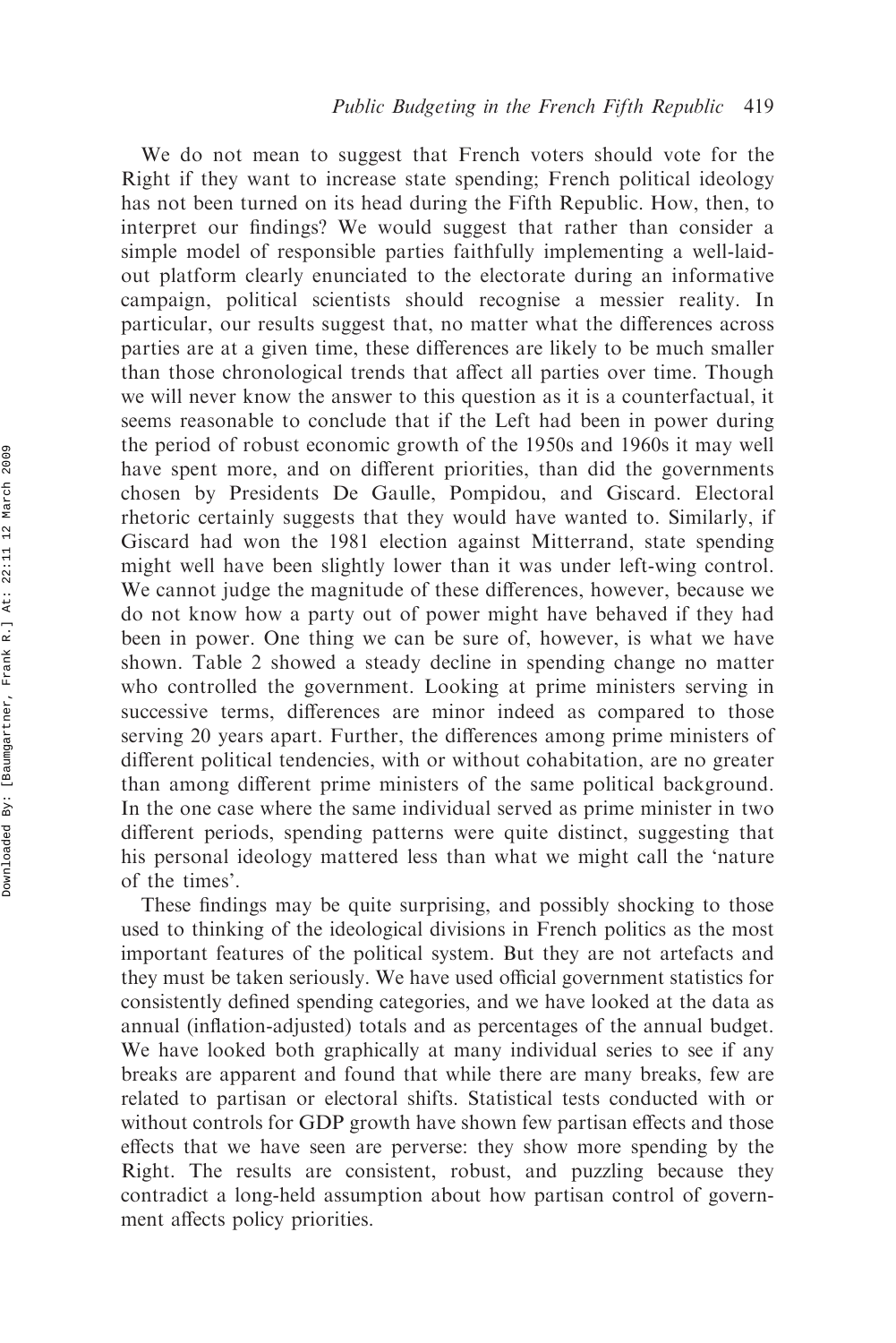Yves Tiberghien's (2007) analysis of the French government's response to the challenges of globalisation suggests that partisan differences are muted. In Tiberghien's analysis, there is no dispute at the highest levels of the French state about whether the economy of the early twenty-first century requires structural reforms and increased openness to global capital markets. While Left and Right may adopt such views in different proportions and with different levels of enthusiasm, or emphasise different aspects of the question at election time, leaders from either side share a vision of their responsibility to manage the French economy with the best long-term interests of the state in mind. Tiberghien suggests that the major parties in France harbour significant heterogeneity of views, not clear-cut divisions, and that elite-driven ideologies connected with the views of members of the *grands corps* point to a shared vision of the interests of the state.

We began this paper with three hypotheses and have clearly debunked the first two. Neither partisan effects nor simple reactions to GDP growth can explain what we have seen. But the third hypothesis, that governments of any stripe must respond to changing social, economic, demographic and international conditions, is very broad. In previous work, we have discussed the punctuated equilibrium nature of French budgeting. That is, we noted that budgets tend to change very little until they are affected by overwhelming shifts in attention. In spite of the power of the Ministry of Finance and the prime minister over setting budget priorities with little interference by the National Assembly or other actors in the process, successive French governments have not succeeded in creating a system of comprehensive rationality despite some new public management reforms (Arkwright et al. 2007). Rather, as in other systems, they under-respond to social and political trends until these new effects are very strong indeed, impossible to ignore. At this point the government may well respond massively to the new information in order to make up for years of underreacting to it. So the system lurches from one partial equilibrium to another (Baumgartner et al. 2006). With hundreds or thousands of social, demographic, financial and international issues each evolving according to a different logic, there is no surprise that governments of the Left and the Right find themselves overloaded, unable to react predictably and neatly to predetermined budgetary priorities clearly laid out in their electoral platforms; to do so would require a level of omniscience that no government can claim.

#### Acknowledgements

F. Baumgartner would like to acknowledge his collaborator Bryan D. Jones, the support of National Science Foundation grant number SBR 9320922, and the Camargo Foundation. M. Foucault thanks the Social Science and Humanities Research Council of Canada for its financial support.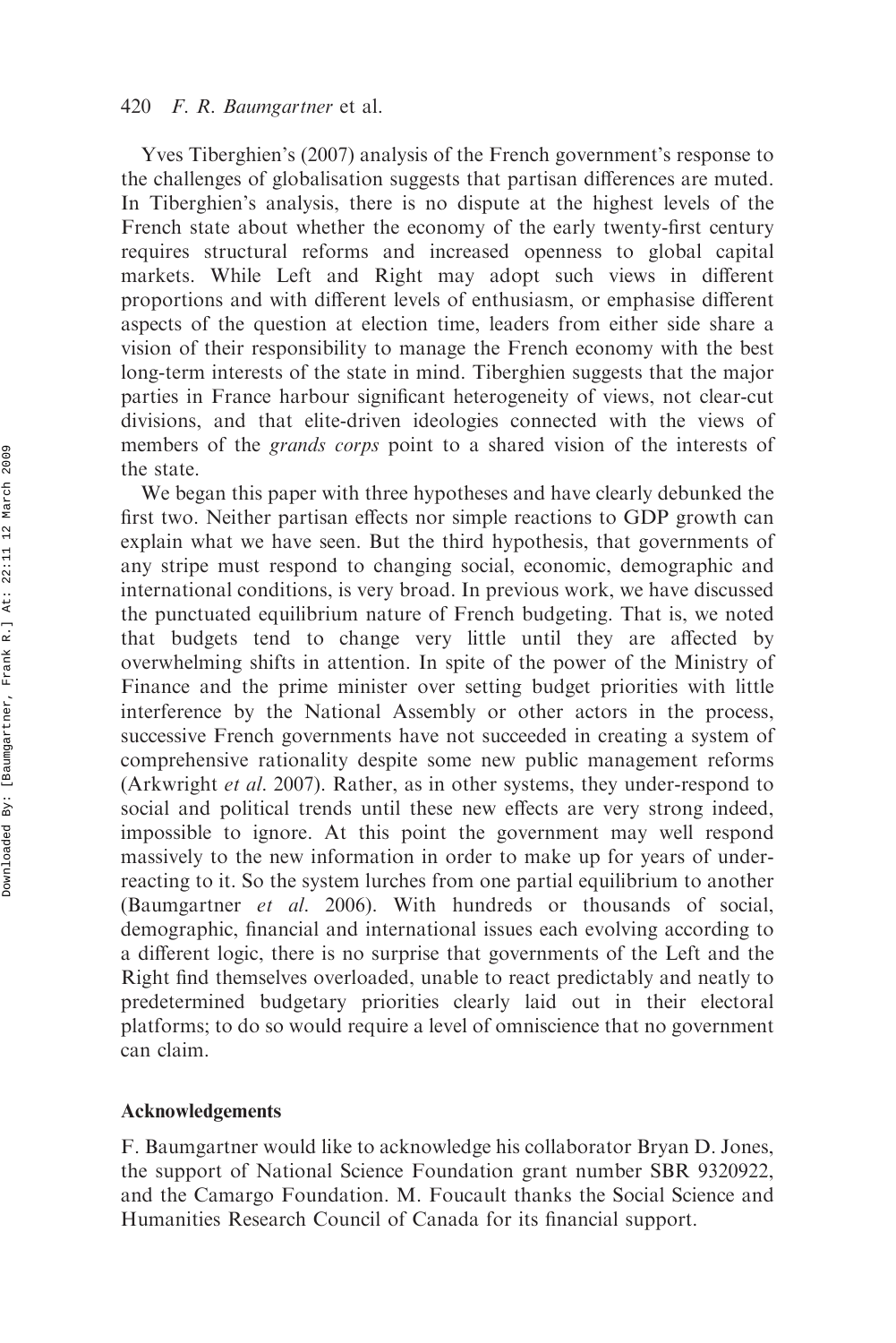#### **Notes**

- 1. This includes central state spending, social security, and local government expenditures. In later sections of this paper, we analyse only central state expenditures. All data are reported in billions of constant 2000 euros. On the inflation adjustor, see Fontvielle (1976).
- 2. We include a lagged value for GDP change because the decision to spend in year<sub>t</sub> is based on the expectations derived from the previous fiscal year.

#### References

- Arkwright, Edward, Christian de Boissieu, Jean-Herve´ Lorenzi, and Julien Samson (2007). Economie politique de la LOLF, Rapport du CAE. Paris: La documentation francaise.
- Baslé, Maurice (2004). Le budget de l'Etat. Paris: La Découverte 'Repères' no. 33.
- Baumgartner, Frank R., Martial Foucault, and Abel François (2006). 'Punctuated Equilibrium in French Budgeting Processes', Journal of European Public Policy, 13:6, 1086–103.
- Baumgartner, Frank R., Martial Foucault, and Abel Francois (2009). 'Patterns of Public Budgeting in the French Fifth Republic: From Hierarchical Control to Multi-level Governance', in Sylvain Brouard, Andrew Appleton and Amy Mazur (eds.), The French Fifth Republic at Fifty. London: Palgrave.
- Baumgartner, Frank R., and Bryan D. Jones (2005). The Politics of Attention. Chicago: University of Chicago Press.
- Blais, André, Donald Blake, and Stéphane Dion (1993). 'Do Parties Make a Difference? Parties and Size of Government in Liberal Democracies', American Journal of Political Science, 37:1,  $40-62.$
- Blais, André, Donald Blake, and Stéphane Dion (1996). 'Do Parties Make a Difference? A Reappraisal', American Journal of Political Science, 40:2, 514–20.
- Cameron, David R. (1978). 'The Expansion of the Public Economy: A Comparative Analysis', American Political Science Review, 72:4, 1243–61.
- Collectif (2005). 'Budget de l'Etat et finances publiques', Cahiers français, no. 329. Paris: La documentation française.
- Cusack, Thomas R. (1997). 'Partisan Politics and Public Finance: Changes in Public Spending in the Industrialized Democracies, 1955–1989', Public Choice, 91, 375–95.
- Cusack, Thomas R. (1999). 'Partisan Politics and Fiscal Policy', Comparative Political Studies, 32:4, 464–86.
- Delorme, Robert, and Christine André (1983). L'État et l'Economie, essai d'explication de l'évolution des dépenses publiques en France. Paris: Seuil.
- Fontvielle, Louis (1976). Evolution et croissance de l'Etat français: 1815–1969. Paris: Cahiers de l'ISMEA, Tome X, 9-10-11-12.
- Franzese, Robert J. (2002). 'Electoral and Partisan Cycles in Economic Policies and Outcomes', Annual Review of Political Science, 5, 369–421.
- Imbeau, Louis, François Pétry, and Mathieu Lamary (2001). 'Left–Right Party Ideology and Government Policies: A Meta-analysis', *European Journal of Political Research*, 40, 1-29.
- Méreaud, Jacques (1995). La dépense publique en France, évolution sur trente ans et comparaisons internationales. Paris: Rapport du Conseil Economique et Social.
- OECD (2006). Revenue Statistics 1965–2005. Paris: OECD.
- Siné, Alexandre (2006). L'ordre budgétaire. Economie politique des dépenses de l'Etat. Paris: Economica.
- Tanzi, Vito, and Ludger Schuknecht (2000). Public Spending in the 20th Century: A Global Perspective. Cambridge: Cambridge University Press.
- Théret, Bruno (1995). 'Régulation du déficit budgétaire et croissance des dépenses de l'Etat en France de 1815 a` 1939', Revue Economique, 46:1, 57–90.
- Tiberghien, Yves (2007). Entrepreneurial States: Reforming Corporate Governance in France, Japan, and Korea. Ithaca, NY: Cornell University Press.